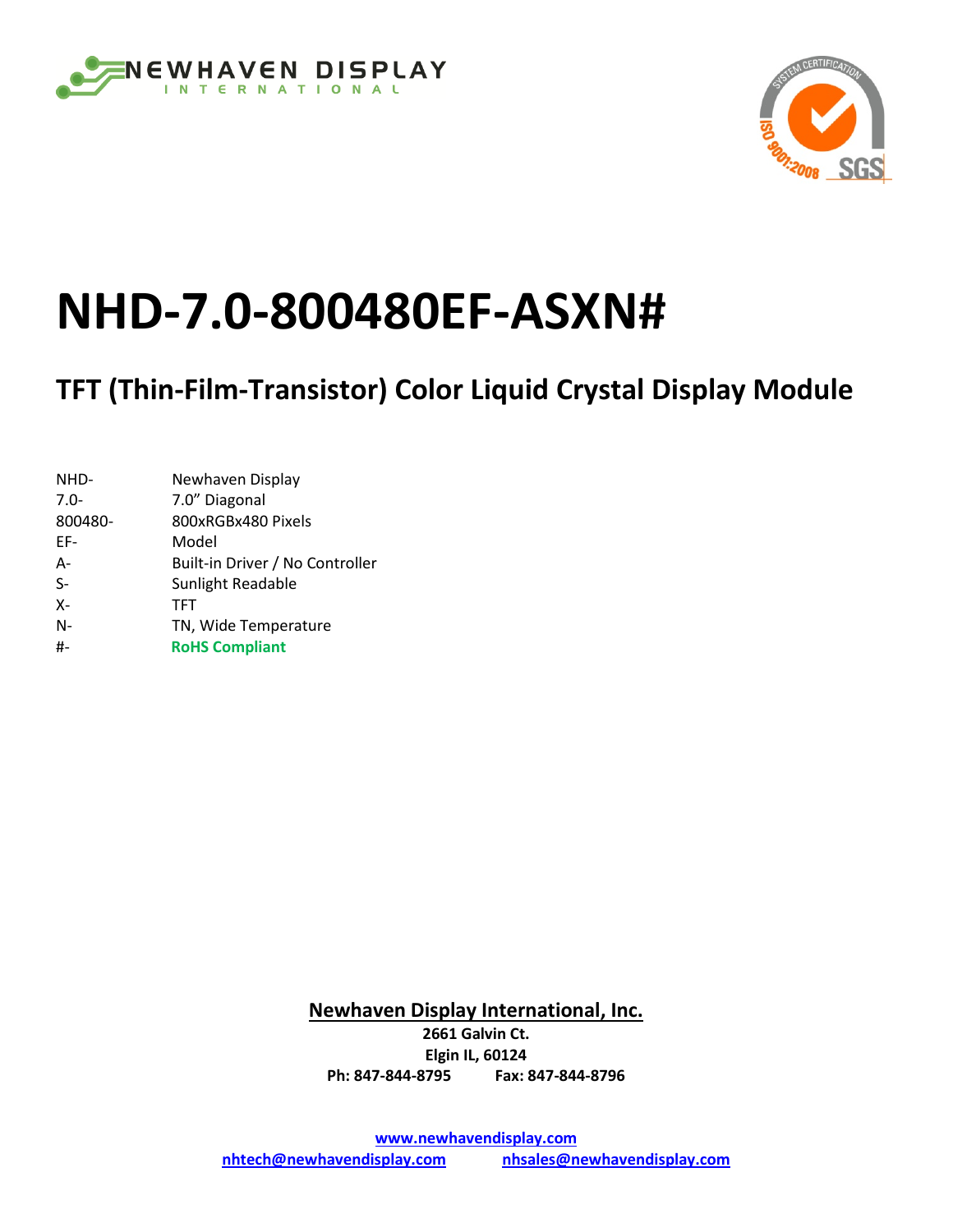### **Document Revision History**

| <b>Revision</b> | Date    | <b>Description</b>     | <b>Changed by</b> |
|-----------------|---------|------------------------|-------------------|
|                 | 3/10/16 | <b>Initial Release</b> | SΒ                |

### **Functions and Features**

- **800xRGBx480 resolution**
- **LED backlight**
- **24-bit digital RGB interface**
- **16.7M colors**
- **Sunlight Readable**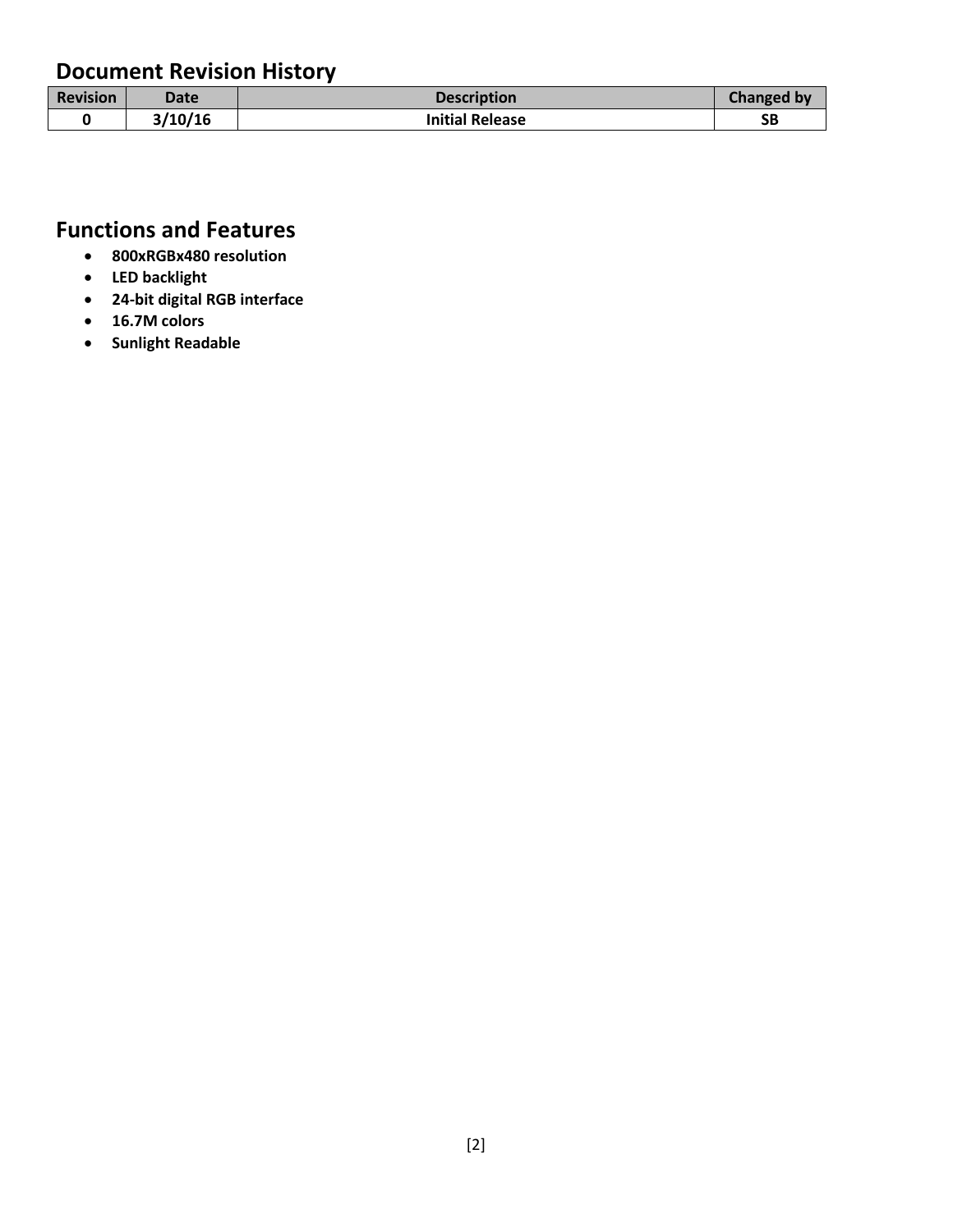#### **Mechanical Drawing**



The drawing contained herein is the exclusive property of Newhaven Display International, Inc. and shall not be copied, reproduced, and/or disclosed in any format without permission.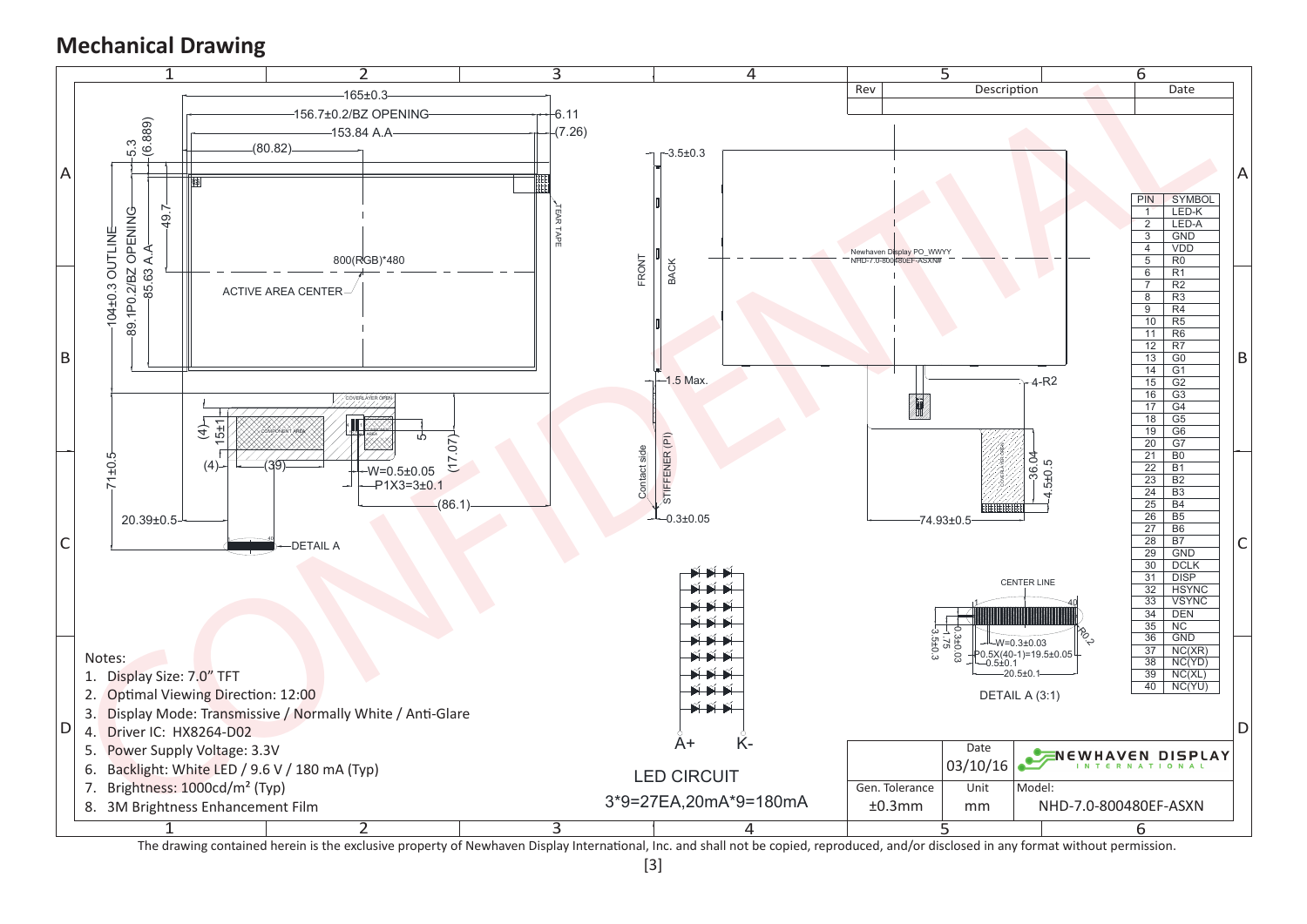### **Pin Description**

| Pin No.   | Symbol       | <b>Connection</b> | <b>Function Description</b>                |
|-----------|--------------|-------------------|--------------------------------------------|
|           | LED-K        | Power Supply      | Backlight Cathode (Ground)                 |
| 2         | LED-A        | Power Supply      | Backlight Anode (180mA @ 9.6V)             |
| 3         | <b>GND</b>   | Power Supply      | Ground                                     |
| 4         | <b>VDD</b>   | Power Supply      | Supply Voltage for LCD and logic(+3.3V)    |
| $5 - 12$  | [RO-R7]      | <b>MPU</b>        | Red Data signals                           |
| 13-20     | [G0-G7]      | <b>MPU</b>        | Green Data signals                         |
| $21 - 28$ | [BO-B7]      | <b>MPU</b>        | <b>Blue Data signals</b>                   |
| 29        | <b>GND</b>   | Power Supply      | Ground                                     |
| 30        | <b>DCLK</b>  | <b>MPU</b>        | Dot data Clock                             |
| 31        | <b>DISP</b>  | <b>MPU</b>        | Display ON/OFF signal. DISP=1 : Display ON |
| 32        | <b>HSYNC</b> | <b>MPU</b>        | Line synchronization signal                |
| 33        | <b>VSYNC</b> | <b>MPU</b>        | Frame synchronization signal               |
| 34        | <b>DEN</b>   | <b>MPU</b>        | Data Enable signal                         |
| 35        | <b>NC</b>    |                   | No Connect                                 |
| 36        | <b>GND</b>   | Power Supply      | Ground                                     |
| 37        | NC(XR)       |                   | No Connect                                 |
| 38        | NC(YD)       |                   | No Connect                                 |
| 39        | NC(XL)       |                   | No Connect                                 |
| 40        | NC(YU)       |                   | No Connect                                 |

**Recommended LCD connector:** 40pin 0.5mm pitch FFC. Molex P/N: 54104-4031 (top contact)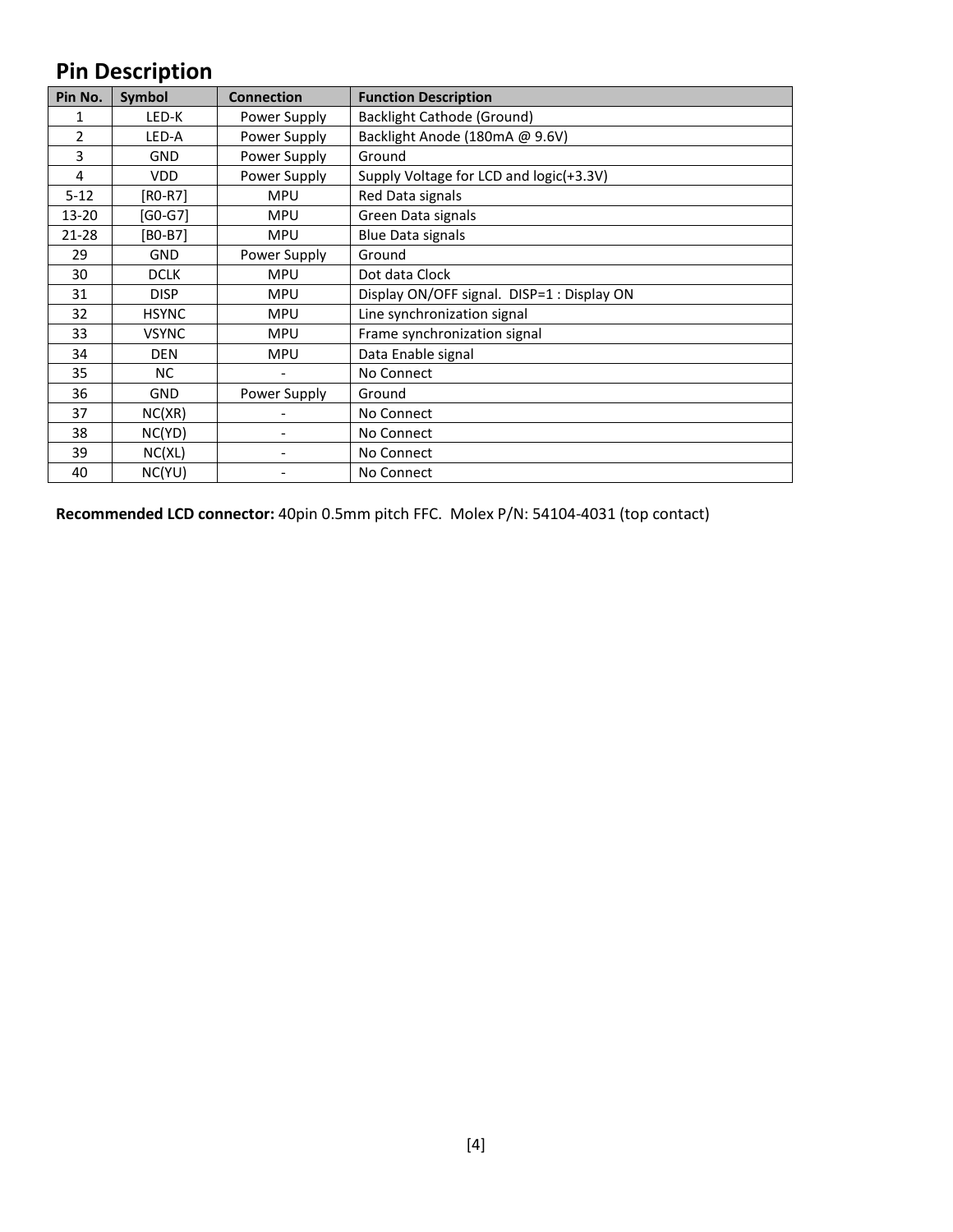#### **Electrical Characteristics**

| <b>Item</b>                        | Symbol      | <b>Condition</b>                        | Min.       | Typ.   | Max.       | <b>Unit</b> |
|------------------------------------|-------------|-----------------------------------------|------------|--------|------------|-------------|
| <b>Operating Temperature Range</b> | Top         | Absolute Max                            | $-20$      |        | $+70$      | °C          |
| <b>Storage Temperature Range</b>   | Tst         | Absolute Max                            | $-30$      |        | $+80$      | °C          |
| Supply Voltage                     | <b>VDD</b>  |                                         | 3.0        | 3.3    | 3.6        | v           |
| <b>Supply Current</b>              | <b>IDD</b>  | VDD=3.3V $25^{\circ}$ C                 | 60         | 85     | 120        | mA          |
| "H" Level Input                    | <b>VIH</b>  |                                         | $0.7*VDD$  |        | <b>VDD</b> | v           |
| "L" Level Input                    | VIL         |                                         | <b>GND</b> |        | $0.3*VDD$  | v           |
| "H" Level Output                   | <b>VOH</b>  |                                         | $VDD-0.4$  |        |            | V           |
| "L" Level Output                   | <b>VOL</b>  | $\overline{\phantom{a}}$                |            |        | $GND+0.4$  | ν           |
|                                    |             |                                         |            |        |            |             |
| <b>Backlight Supply Voltage</b>    | <b>VLED</b> |                                         | 8.7        | 9.6    | 9.9        | $\vee$      |
| <b>Backlight Supply Current</b>    | <b>ILED</b> | $VLED = 9.6V$                           |            | 180    |            | mA          |
| <b>Backlight Lifetime</b>          | ۰           | $ILED = 180 mA$<br>Top = $25^{\circ}$ C | 20,000     | 50,000 |            | Hrs.        |

\*Backlight lifetime is rated as Hours until **half-brightness**, under normal operating conditions.

#### **Optical Characteristics**

|                              | <b>Item</b> | Symbol      | <b>Condition</b> | Min. | Typ. | Max. | Unit |
|------------------------------|-------------|-------------|------------------|------|------|------|------|
| Optimal<br>Viewing<br>Angles | Top         | $\phi$ Y+   |                  |      | 60   |      | O    |
|                              | Bottom      | φΥ-         | $Cr \geq 10$     |      | 50   |      | O    |
|                              | Left        | θХ-         |                  |      | 60   |      | O    |
|                              | Right       | $\theta$ X+ |                  |      | 60   |      | O    |
| <b>Contrast Ratio</b>        |             | Cr          |                  |      | 400  |      |      |
| Luminance                    |             | L٧          | $ILED = 180 mA$  | 800  | 1000 |      | cd/m |
| Response Time                |             | $Tr+Tf$     |                  |      | 25   | 35   | ms   |

#### **Driver Information**

Built-in HX8264-D02 Source Driver: [http://www.newhavendisplay.com/app\\_notes/HX8264-D02.pdf](http://www.newhavendisplay.com/app_notes/HX8264-D02.pdf) Built-in HX8664-B Gate Driver: [http://www.newhavendisplay.com/app\\_notes/HX8664-B.pdf](http://www.newhavendisplay.com/app_notes/HX8664-B.pdf)

#### **Timing Characteristics**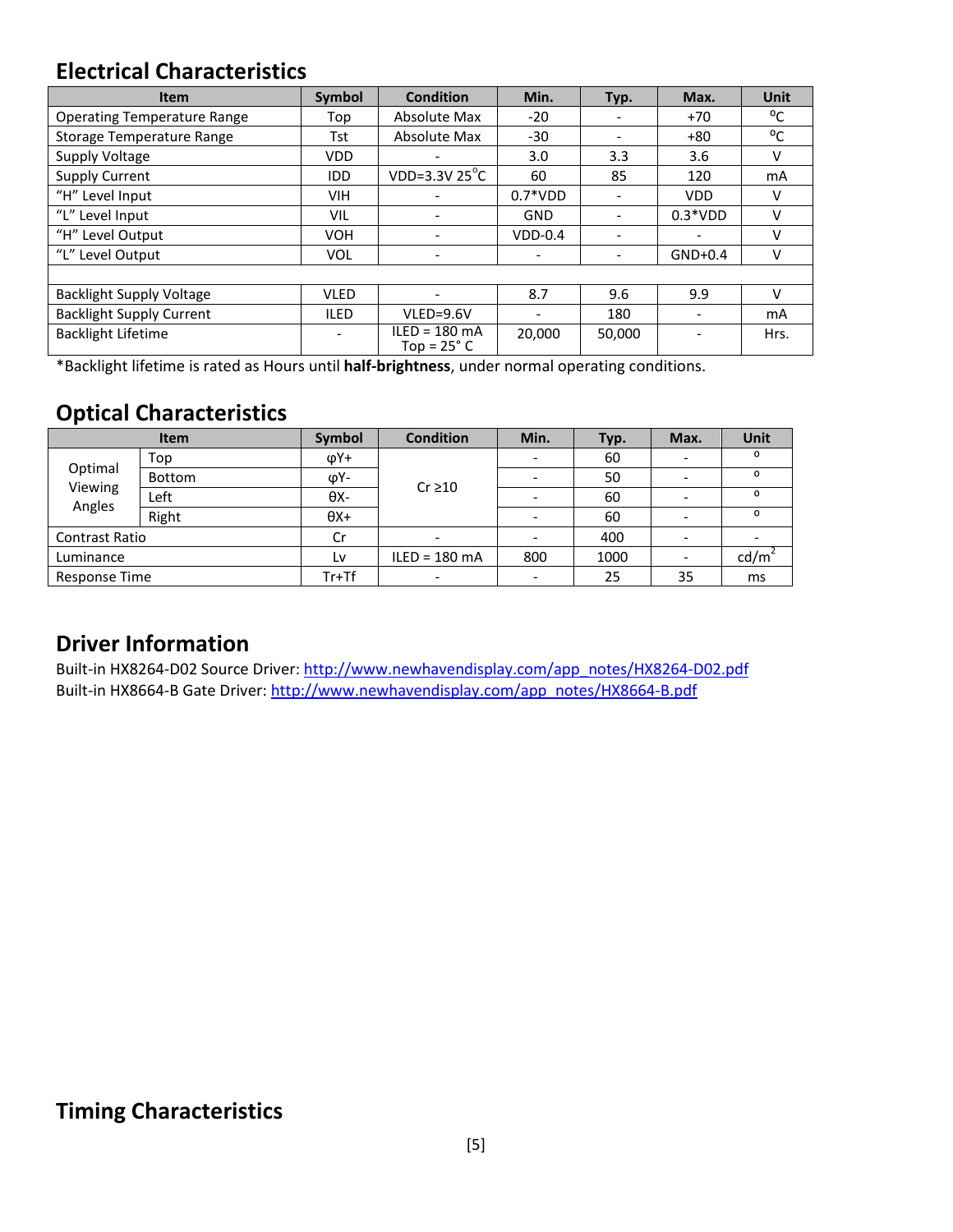| <b>Parameter</b>              | <b>Symbol</b>               |      | Spec. |      |             |  |
|-------------------------------|-----------------------------|------|-------|------|-------------|--|
|                               |                             | Min. | Typ.  | Max. | <b>Unit</b> |  |
| HS setup time                 | $\mathsf{T}_{\mathsf{hst}}$ | 8    |       |      | ns          |  |
| <b>HS hold time</b>           | $\mathsf{T}_{\mathsf{hhd}}$ | 8    |       |      | ns          |  |
| VS setup time                 | $\mathsf{T}_{\mathsf{vst}}$ | 8    |       |      | ns          |  |
| VS hold time                  | $\mathsf{T}_{\mathsf{vhd}}$ | 8    | -     |      | ns          |  |
| Data setup time               | $\mathsf{T}_{\mathsf{dsu}}$ | 8    |       |      | ns          |  |
| Data hold time                | $\mathsf{T}_{\mathsf{dhd}}$ | 8    |       |      | ns          |  |
| DE setup time                 | $\mathsf{T}_{\mathsf{esu}}$ | 8    |       |      | ns          |  |
| DE hold time                  | $\mathsf{T}_{\mathsf{ehd}}$ | 8    |       |      | ns          |  |
| <b>VDD Power On Slew rate</b> | $\mathsf{T}_{\mathsf{POR}}$ |      |       | 20   | ms          |  |
| <b>RSTB</b> pulse width       | ${\mathsf T}_{\sf Rst}$     | 10   |       |      | us          |  |
| <b>CLKIN</b> cycle time       | $\mathsf{T_{\textrm{cph}}}$ | 20   |       |      | ns          |  |
| <b>CLKIN</b> pulse duty       | $\mathsf{T}_{\mathsf{cwh}}$ | 40   | 50    | 60   | %           |  |
| Output stable time            | $\mathsf{T}_{\mathsf{sst}}$ |      |       | 6    | us          |  |

### **Horizontal Timing**

| <b>Parameter</b>                | <b>Symbol</b> |      | <b>Unit</b> |      |             |
|---------------------------------|---------------|------|-------------|------|-------------|
|                                 |               | Min. | Typ.        | Max. |             |
| <b>Horizontal Display Area</b>  | thd           |      | 800         |      | <b>DCLK</b> |
| <b>DCLK</b> frequency           | fclk          |      | 30          | 50   | MHz         |
| <b>One Horizontal Line</b>      | th            | 889  | 928         | 1143 | <b>DCLK</b> |
| <b>HS pulse width</b>           | thpw          |      | 48          | 255  | <b>DCLK</b> |
| <b>HS Back Porch (Blanking)</b> | thb           |      | 88          |      | <b>DCLK</b> |
| <b>HS Front Porch</b>           | thfp          |      | 40          | 255  | <b>DCLK</b> |
| <b>DE mode Blanking</b>         | th-thd        | 85   | 128         | 512  | <b>DCLK</b> |

#### **Vertical Timing**

| <b>Parameter</b>             | <b>Symbol</b> |      | Unit |      |    |
|------------------------------|---------------|------|------|------|----|
|                              |               | Min. | Typ. | Max. |    |
| <b>Vertical Display Area</b> | tvd           |      | 480  |      |    |
| VS period time               | tv            | 513' | 525  | 767  | Iн |
| VS pulse width               | tvpw          |      |      | 255  |    |
| VS Back Porch (Blanking)     | tvb           |      | 32   |      | Iн |
| <b>VS Front Porch</b>        | tvfp          |      | 13   | 255  | ١н |
| <b>DE mode Blanking</b>      | tv-tvd        |      | 45   | 255  |    |

#### **Horizontal Timing**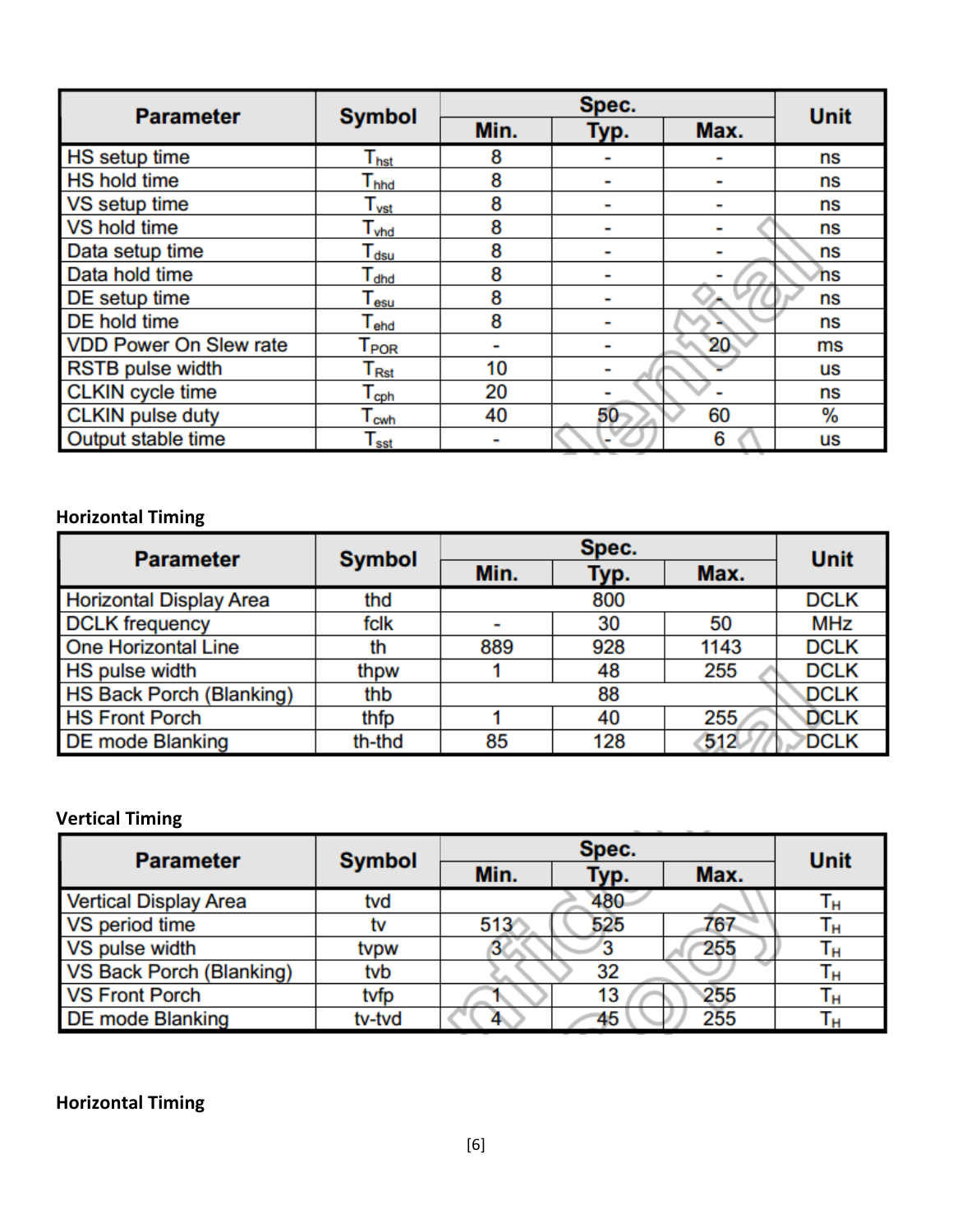

#### **Vertical Timing**



#### **Parallel 24-bit RGB mode**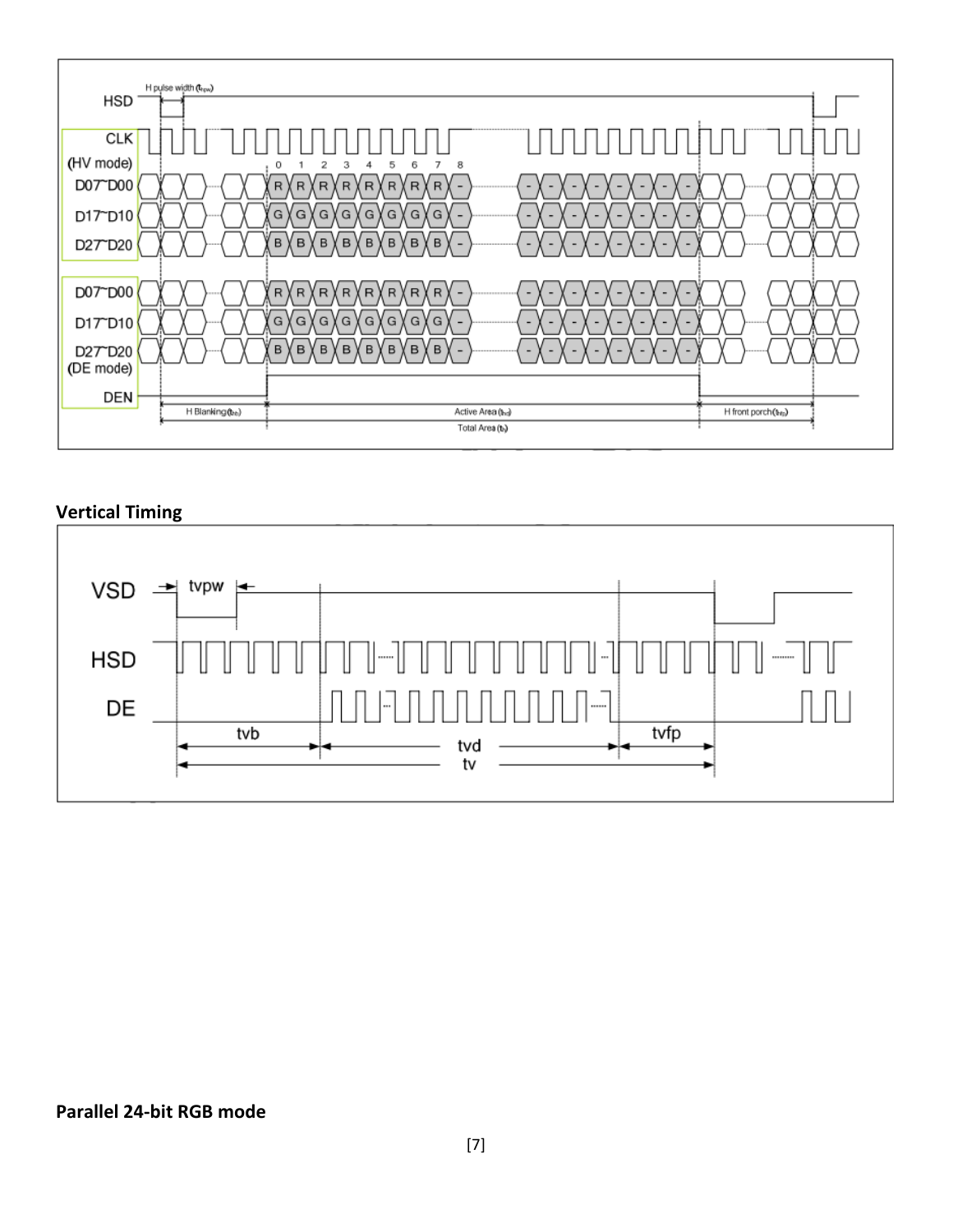| <b>Parameter</b>               | <b>Symbol</b> | Min. | Typ. | Max. | <b>Unit</b>  | <b>Conditions</b> |
|--------------------------------|---------------|------|------|------|--------------|-------------------|
| <b>CLKIN Frequency</b>         | Fclk          |      | 40   | 50   | MHz          | VDD=3.0V~3.6V     |
| <b>CLKIN Cycle Time</b>        | Tclk          | 20   | 25   |      | ns           |                   |
| <b>CLKIN Pulse Duty</b>        | Tcwh          | 40   | 50   | 60   | %            | Tclk              |
| Time from HSD to Source Output | Thso          |      | 64   |      | <b>CLKIN</b> |                   |
| Time from HSD to LD            | Thid          |      | 64   |      | <b>CLKIN</b> |                   |
| Time from HSD to STV           | Thstv         |      | 2    |      | <b>CLKIN</b> |                   |
| Time from HSD to CKV           | Thckv         |      | 20   |      | <b>CLKIN</b> |                   |
| Time from HSD to OEV           | Thoev         |      |      |      | <b>CLKIN</b> |                   |
| <b>LD Pulse Width</b>          | Twld          |      | 10   |      | <b>CLKIN</b> | -                 |
| <b>CKV Pulse Width</b>         | Twckv         |      | 66   |      | <b>CLKIN</b> | -                 |
| <b>OEV Pulse Width</b>         | Twoev         |      | 74   |      | <b>CLKIN</b> | -                 |

### **Input Clock and Data Timing**





#### **Vertical Timing HV (Cascade)**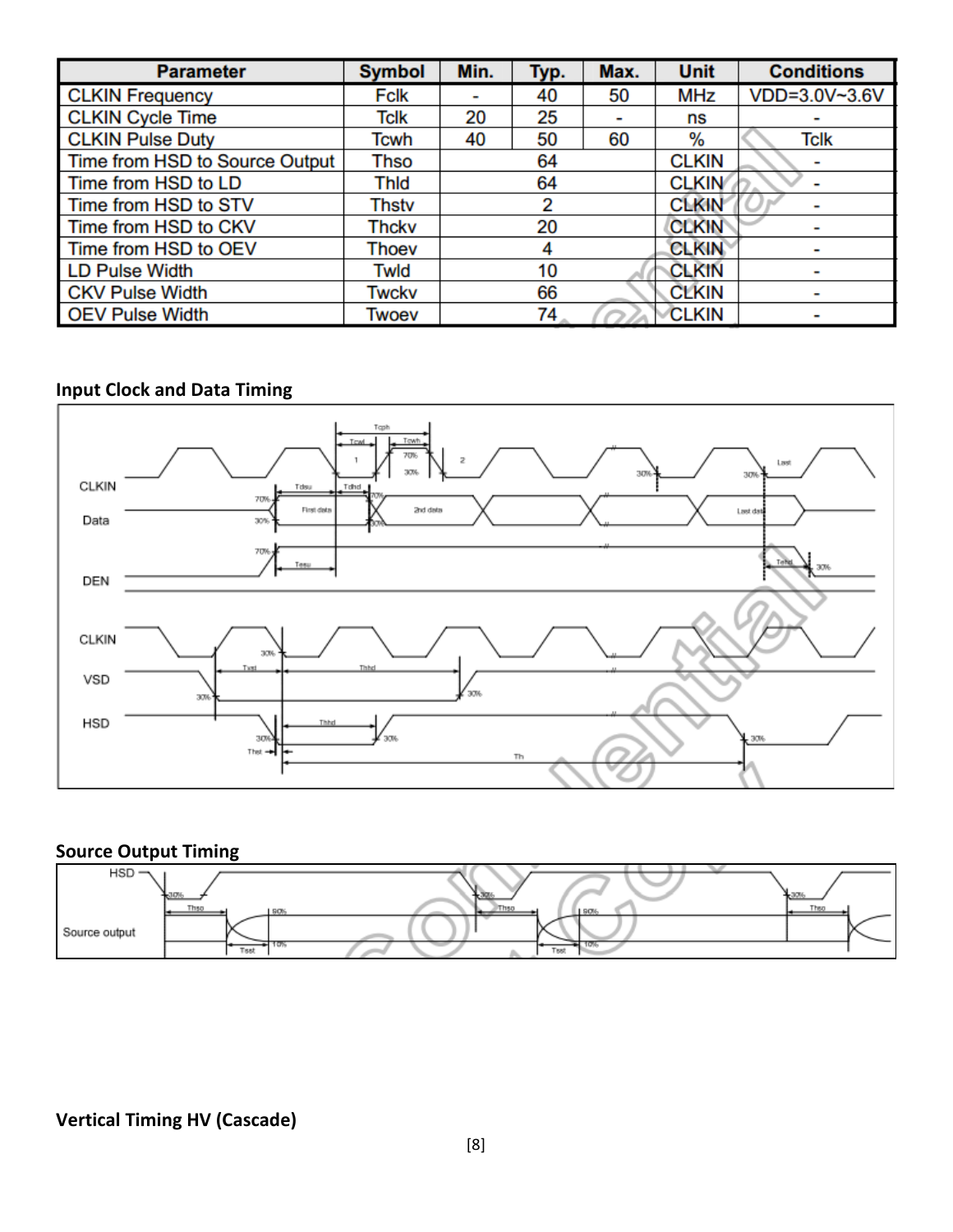

#### **Vertical Timing DE (Cascade)**



#### **Gate Output Timing (Cascade)**



**Vertical Timing HV (Dual Gate)**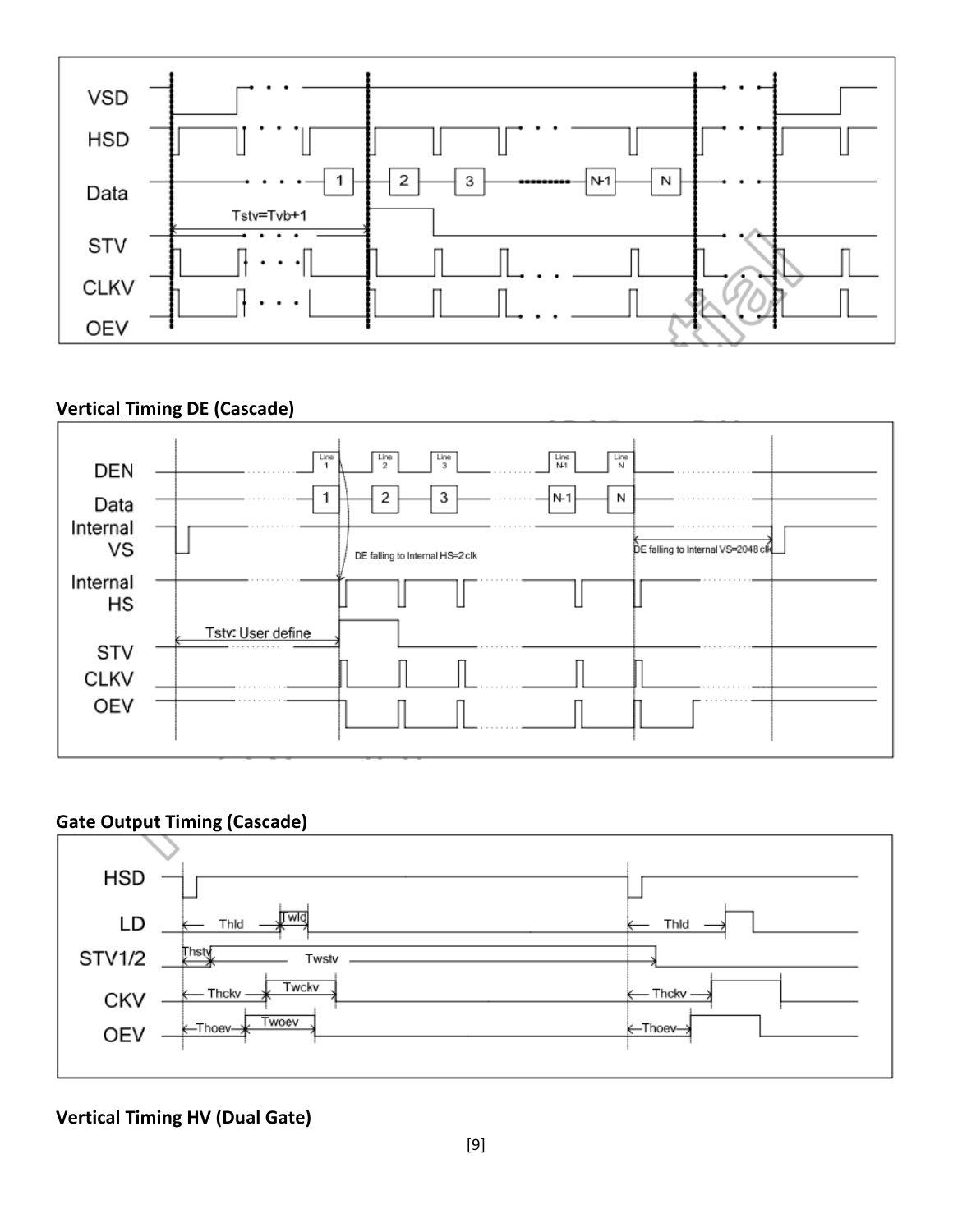

#### **Vertical Timing DE (Dual Gate)**



#### **Gate Output Timing (Dual Gate)**



**Power ON/OFF Sequence**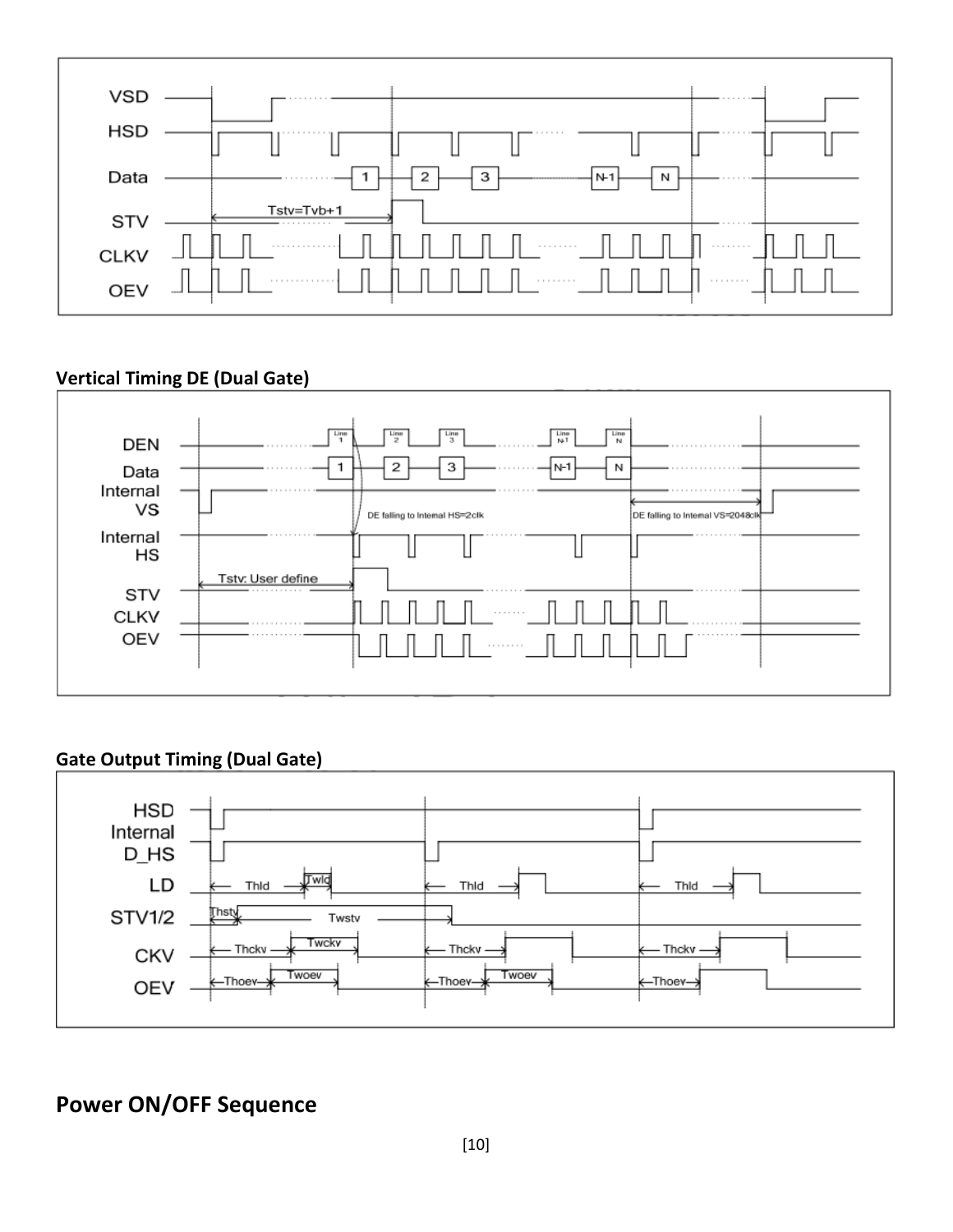

### **Enter/Exit Standby Mode Sequence**



### **Quality Information**